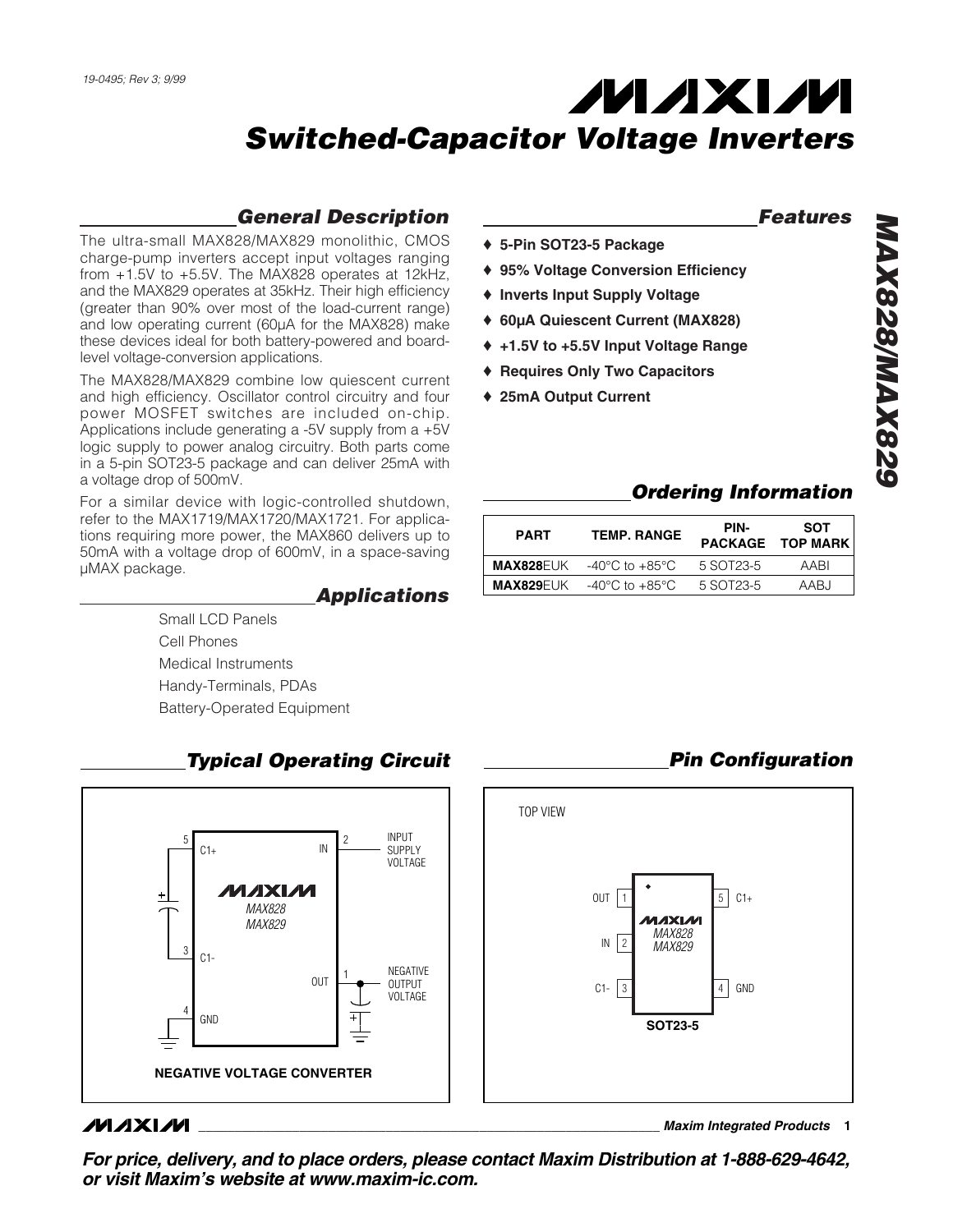## **ABSOLUTE MAXIMUM RATINGS**

| Continuous Power Dissipation $(T_A = +70^{\circ}C)$ |  |
|-----------------------------------------------------|--|
| SOT23-5 (derate 7.1mW/°C above +70°C)571mW          |  |

| Operating Temperature Range               |  |
|-------------------------------------------|--|
| MAX828EUK/MAX829EUK 40°C to +85°C         |  |
| Storage Temperature Range -65°C to +160°C |  |
| Lead Temperature (soldering, 10s)+300°C   |  |

*Stresses beyond those listed under "Absolute Maximum Ratings" may cause permanent damage to the device. These are stress ratings only, and functional operation of the device at these or any other conditions beyond those indicated in the operational sections of the specifications is not implied. Exposure to absolute maximum rating conditions for extended periods may affect device reliability.*

# **ELECTRICAL CHARACTERISTICS**

(V<sub>IN</sub> = +5V, C1 = C2 = 10µF (MAX828), C1 = C2 = 3.3µF (MAX829), TA = 0°C to +85°C, unless otherwise noted. Typical values are at  $T_A = +25^{\circ}C$ .)

| <b>PARAMETER</b>                     | <b>CONDITIONS</b>                        |                                       | <b>MIN</b> | <b>TYP</b> | <b>MAX</b> | <b>UNITS</b> |
|--------------------------------------|------------------------------------------|---------------------------------------|------------|------------|------------|--------------|
| <b>Supply Current</b>                | $TA = +25^{\circ}C$                      | MAX828                                |            | 60         | 90         | μA           |
|                                      |                                          | MAX829                                |            | 150        | 260        |              |
| Minimum Supply Voltage               | $R_{LOAD} = 10k\Omega$                   | $TA = +25^{\circ}C$                   | .25        | 1.0        |            | V            |
|                                      |                                          | $T_A = 0$ °C to + 85°C                | 1.5        |            |            |              |
| Maximum Supply Voltage               | $R$ LOAD = 10 $k\Omega$                  |                                       |            |            | 5.5        | $\vee$       |
| Oscillator Frequency                 | $Ta = +25^{\circ}C$                      | MAX828                                | 8.4        | 12         | 15.6       | kHz          |
|                                      |                                          | <b>MAX829</b>                         | 24.5       | 35         | 45.5       |              |
| Power Efficiency                     | $RLOAD = 1k\Omega$ , $TA = +25^{\circ}C$ |                                       |            | 94         |            | %            |
| <b>Voltage Conversion Efficiency</b> | $R$ LOAD = $\infty$                      |                                       | 95         | 99.9       |            | %            |
| Output Resistance                    | $I_{\Omega IJK} = 5mA$                   | $T_A = +25$ °C                        |            | 20         | 50         | Ω            |
|                                      |                                          | $TA = 0^{\circ}C$ to + 85 $^{\circ}C$ |            |            | 65         |              |

**Note 1:** Capacitor contribution is approximately 20% of the output impedance [ESR + 1 / (pump frequency x capacitance)].

## **ELECTRICAL CHARACTERISTICS**

(VIN = +5V, C1 = C2 = 10µF (MAX828), C1 = C2 = 3.3µF (MAX829), T<sub>A</sub> = -40°C to +85°C, unless otherwise noted. Typical values are at  $T_A = +25^{\circ}$ C.) (Note 2)

| <b>PARAMETER</b>      | <b>CONDITIONS</b>             | <b>MIN</b> | <b>TYP</b> | <b>MAX</b> | <b>UNITS</b> |  |
|-----------------------|-------------------------------|------------|------------|------------|--------------|--|
|                       | <b>MAX828</b>                 |            |            | 115        | μA           |  |
| <b>Supply Current</b> | MAX829                        |            |            | 325        |              |  |
| Supply Voltage Range  | $R_{\text{LOAD}} = 10k\Omega$ | 1.5        |            | 5.5        |              |  |
| Oscillator Frequency  | <b>MAX828</b>                 | 6          |            | 20         | kHz          |  |
|                       | MAX829                        | 19         |            | 54.3       |              |  |
| Output Resistance     | $IOUT = 5mA$                  |            |            | 65         | Ω            |  |

**Note 2:** All -40°C to +85°C specifications above are guaranteed by design.

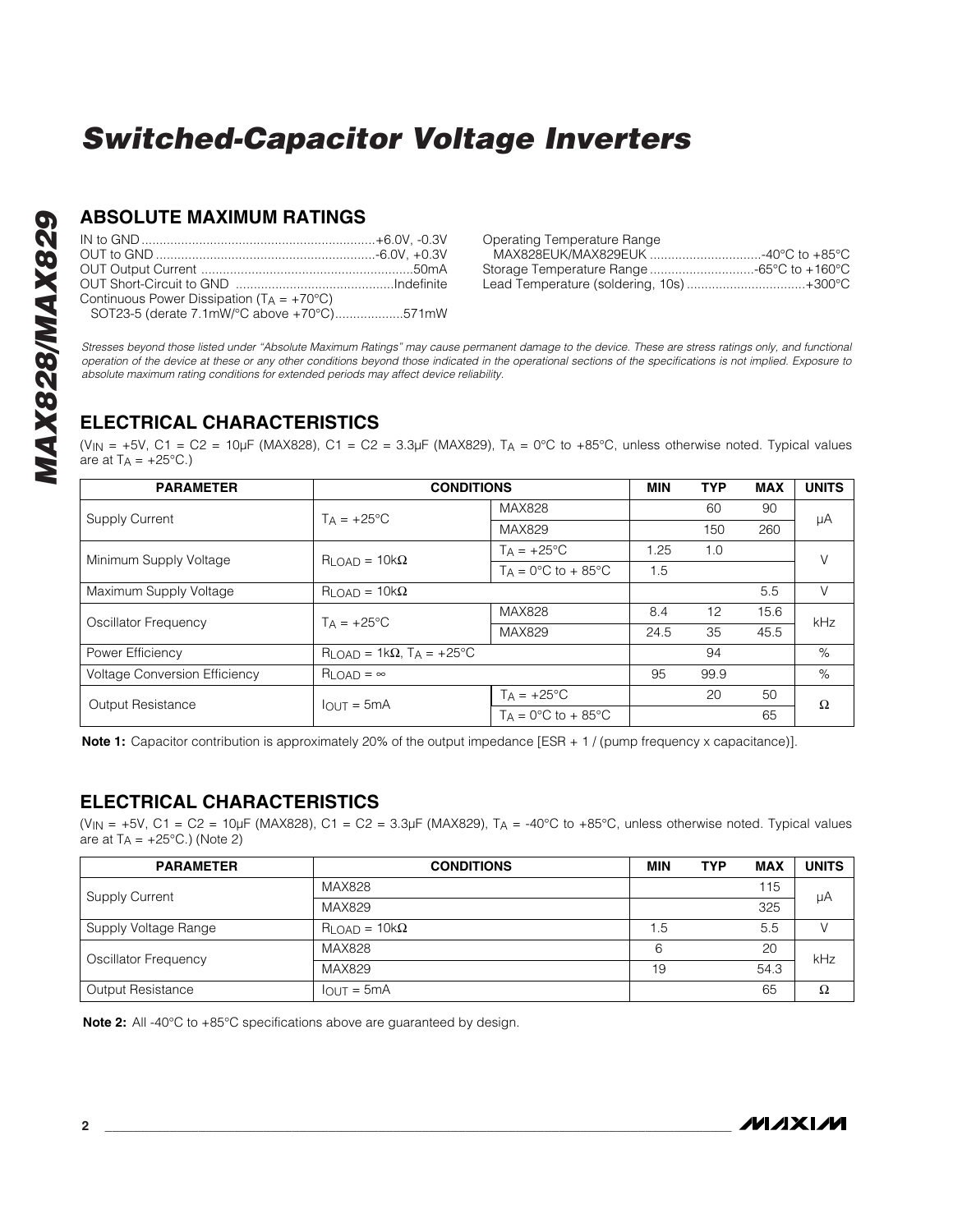*\_\_\_\_\_\_\_\_\_\_\_\_\_\_\_\_\_\_\_\_\_\_\_\_\_\_\_\_\_\_\_\_\_\_\_\_\_\_\_\_\_\_Typical Operating Characteristics*



# *MAX828/MAX829* **MAX828/MAX829**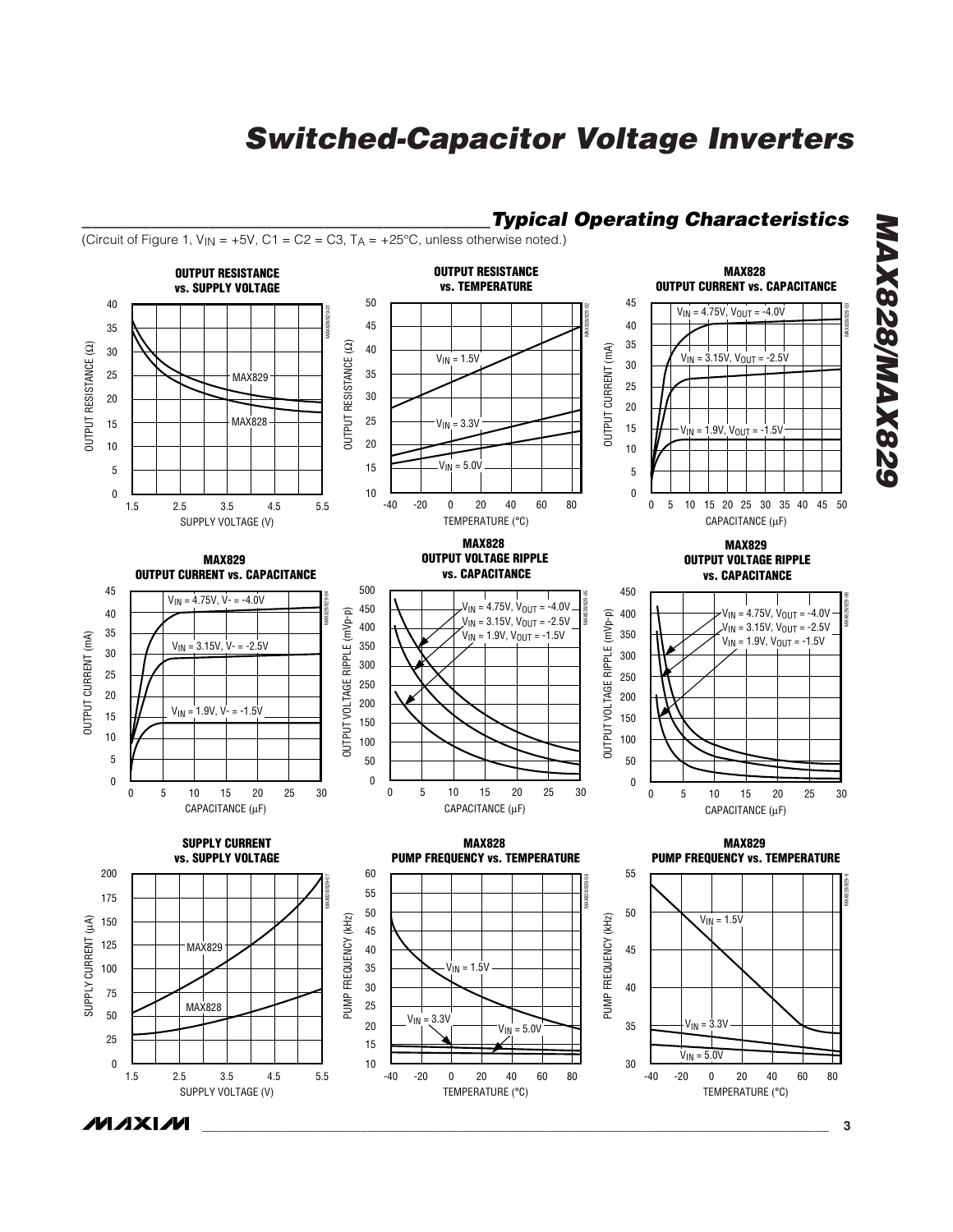

## *\_\_\_\_\_\_\_\_\_\_\_\_\_\_\_\_\_\_\_\_\_Pin Description*

| <b>PIN</b> | <b>NAME</b> | <b>FUNCTION</b>                      |  |  |
|------------|-------------|--------------------------------------|--|--|
|            | OUT         | Inverting Charge-Pump Output         |  |  |
| 2          | IN          | Positive Power-Supply Input          |  |  |
| 3          | $C1-$       | Flying Capacitor's Negative Terminal |  |  |
| 4          | <b>GND</b>  | Ground                               |  |  |
| 5          | $C1+$       | Flying Capacitor's Positive Terminal |  |  |







*MAX828/MAX829* **MAX828/MAX829**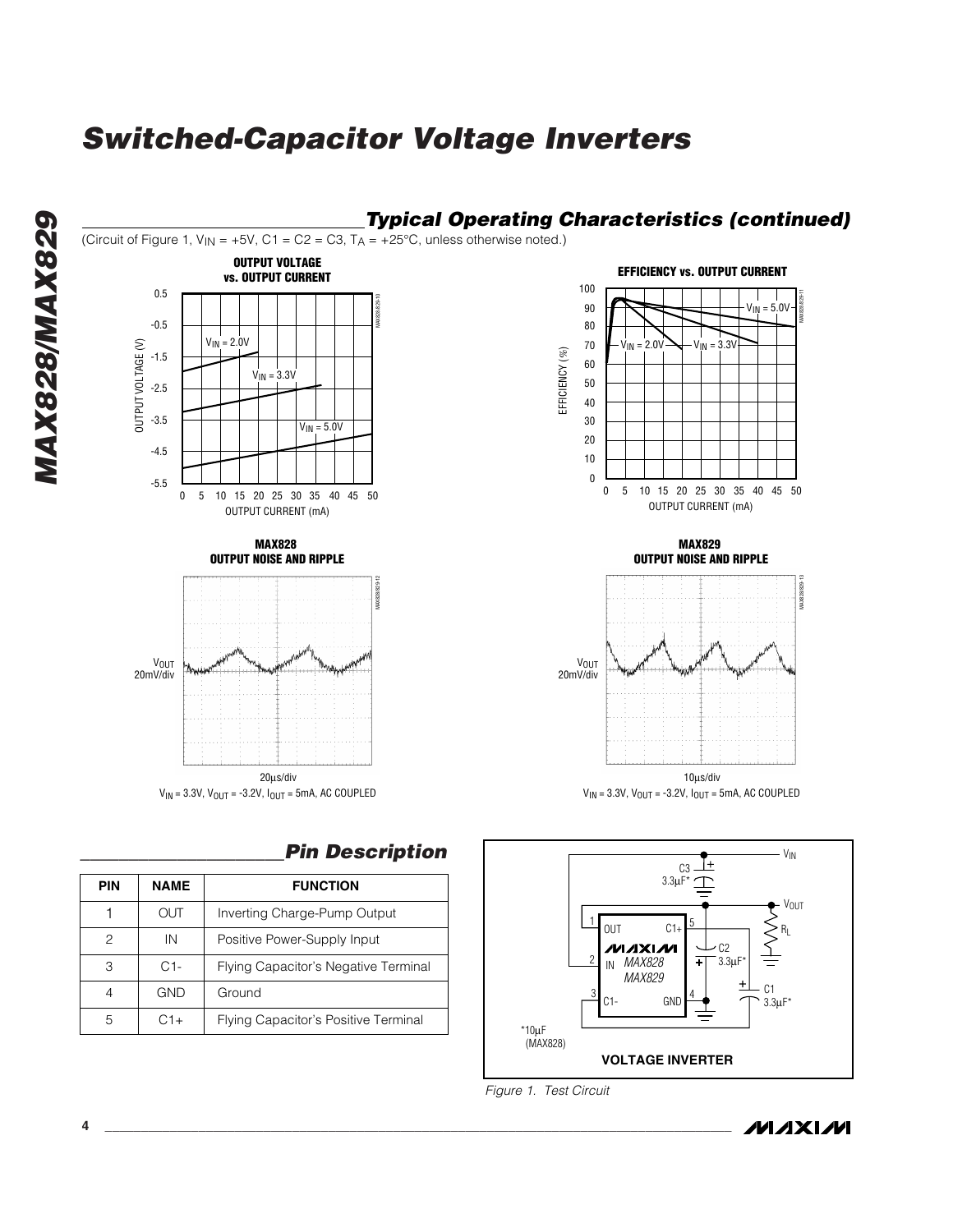## *\_\_\_\_\_\_\_\_\_\_\_\_\_\_\_Detailed Description*

The MAX828/MAX829 capacitive charge pumps invert the voltage applied to their input. For highest performance, use low equivalent series resistance (ESR) capacitors.

During the first half-cycle, switches S2 and S4 open, switches S1 and S3 close, and capacitor C1 charges to the voltage at IN (Figure 2). During the second halfcycle, S1 and S3 open, S2 and S4 close, and C1 is level shifted downward by  $V_{IN}$  volts. This connects C1 in parallel with the reservoir capacitor C2. If the voltage across C2 is smaller than the voltage across C1, then charge flows from C1 to C2 until the voltage across C2 reaches - V<sub>IN</sub>. The actual voltage at the output is more positive than -VIN, since switches S1–S4 have resistance and the load drains charge from C2.

## *Charge-Pump Output*

The MAX828/MAX829 are not voltage regulators: the charge pump's output source resistance is approximately 20 $\Omega$  at room temperature (with V<sub>IN</sub> = +5V), and VOUT approaches -5V when lightly loaded. VOUT will droop toward GND as load current increases. The droop of the negative supply (VDROOP-) equals the current draw from OUT (IOUT) times the negative converter's source resistance (RS-):

 $VDDROOP = IOUT \times RS-$ 

The negative output voltage will be:

VOUT = -(VIN - VDROOP-)

#### *Efficiency Considerations*

The efficiency of the MAX828/MAX829 is dominated by its quiescent supply current  $(I<sub>Q</sub>)$  at low output current and by its output impedance (ROUT) at higher output current; it is given by:

$$
\eta \cong \frac{I_{\text{OUT}}}{I_{\text{OUT}} + I_{\text{Q}}} \left( 1 - \frac{I_{\text{OUT}} \times R_{\text{OUT}}}{V_{\text{IN}}} \right)
$$



*Figure 3a. Switched-Capacitor Model*





*Figure 2. Ideal Voltage Inverter*

where the output impedance is roughly approximated by:

$$
R_{\text{OUT}} \approx \frac{1}{(f_{\text{OSC}}) \times \text{C1}} + 2R_{\text{SW}} + 4\text{ESR}_{\text{C1}} + \text{ESR}_{\text{C2}}
$$

The first term is the effective resistance of an ideal switched-capacitor circuit (Figures 3a and 3b), and RSW is the sum of the charge pump's internal switch resistances (typically 8 $\Omega$  to 9 $\Omega$  at V<sub>IN</sub> = +5V). The typical output impedance is more accurately determined from the *Typical Operating Characteristics*.

## *Applications Information*

#### *Capacitor Selection*

To maintain the lowest output resistance, use capacitors with low ESR (Table 1). The charge-pump output resistance is a function of C1's and C2's ESR. Therefore, minimizing the charge-pump capacitor's ESR minimizes the total output resistance.



*Figure 3b. Equivalent Circuit*

*MAX828/MAX829*

**AAX828/MAX829**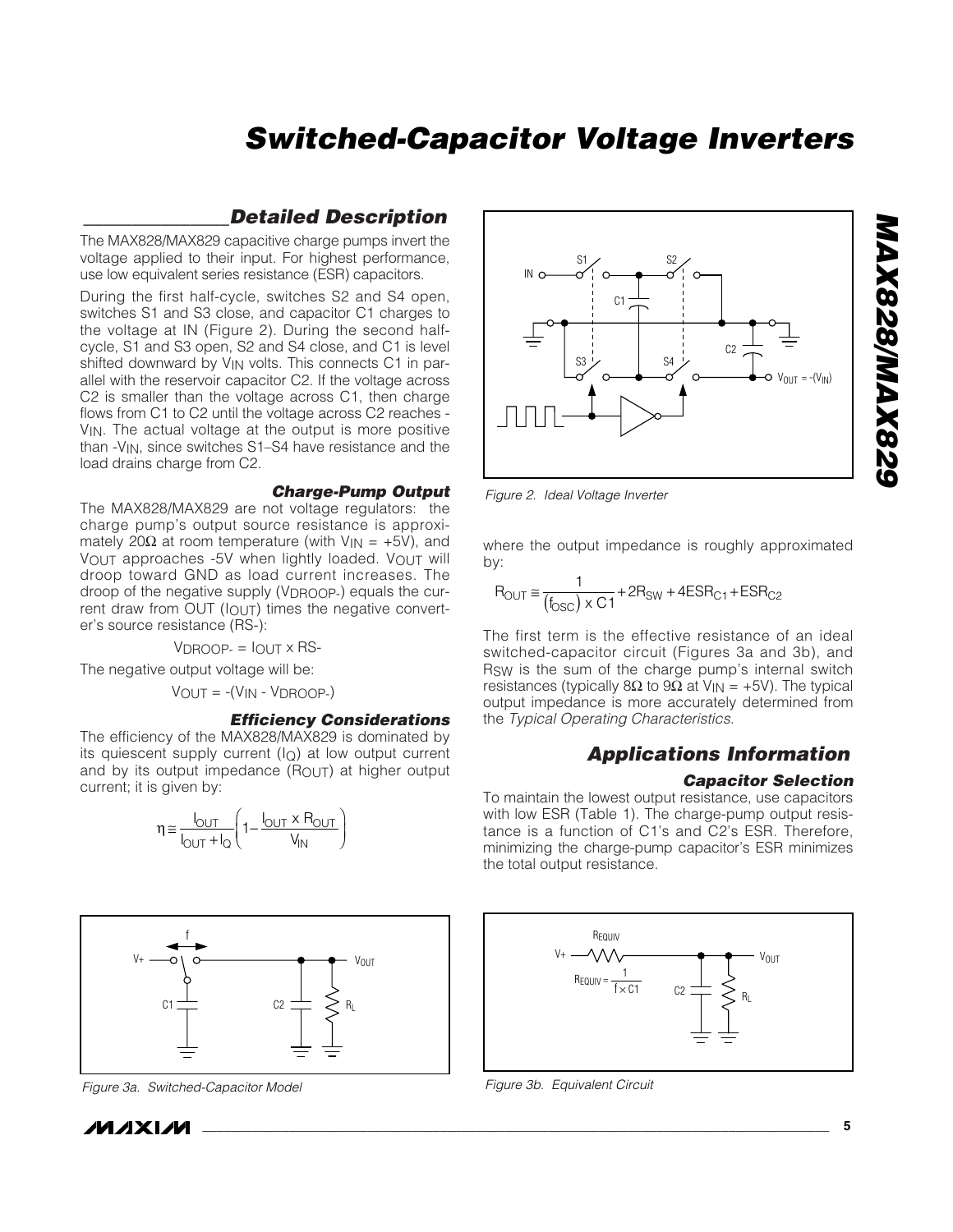## *Flying Capacitor (C1)*

Increasing the flying capacitor's size reduces the output resistance. Small C1 values increase the output resistance. Above a certain point, increasing C1's capacitance has a negligible effect, because the output resistance becomes dominated by the internal switch resistance and capacitor ESR.

#### *Output Capacitor (C2)*

Increasing the output capacitor's size reduces the output ripple voltage. Decreasing its ESR reduces both output resistance and ripple. Smaller capacitance values can be used with light loads if higher output ripple can be tolerated. Use the following equation to calculate the peak-to-peak ripple:

$$
V_{\text{RIPPLE}} = \frac{I_{\text{OUT}}}{f_{\text{OSC}} \times C2} + 2 \times I_{\text{OUT}} \times \text{ESR}_{C2}
$$

#### *Input Bypass Capacitor*

Bypass the incoming supply to reduce its AC impedance and the impact of the MAX828/MAX829's switching noise. The recommended bypassing depends on the circuit configuration and on where the load is connected.

When the inverter is loaded from OUT to GND, current from the supply switches between  $2 \times 10^{11}$  and zero. Therefore, use a large bypass capacitor (e.g., equal to the value of C1) if the supply has a high AC impedance.

When the inverter is loaded from IN to OUT, the circuit draws 2 x IOUT constantly, except for short switching spikes. A 0.1µF bypass capacitor is sufficient.

#### *Voltage Inverter*

The most common application for these devices is a charge-pump voltage inverter (Figure 1). This application requires only two external components—capacitors C1 and C2—plus a bypass capacitor, if necessary. Refer to the *Capacitor Selection* section for suggested capacitor types and values.

#### *Cascading Devices*

Two devices can be cascaded to produce an even larger negative voltage (Figure 4). The unloaded output voltage is normally  $-2 \times V_{IN}$ , but this is reduced slightly by the output resistance of the first device multiplied by the quiescent current of the second. When cascading more than two devices, the output resistance rises dramatically. For applications requiring larger negative voltages, see the MAX864 and MAX865 data sheets.

#### *Paralleling Devices*

Paralleling multiple MAX828s or MAX829s reduces the output resistance. Each device requires its own pump capacitor (C1), but the reservoir capacitor (C2) serves all devices (Figure 5). Increase C2's value by a factor of n, where n is the number of parallel devices. The equation for calculating output resistance is also shown in Figure 5.

## *Combined Doubler/Inverter*

In the circuit of Figure 6, capacitors C1 and C2 form the inverter, while C3 and C4 form the doubler. C1 and C3 are the pump capacitors; C2 and C4 are the reservoir capacitors. Because both the inverter and doubler use part of the charge-pump circuit, loading either output causes both outputs to decline toward GND. Make sure the sum of the currents drawn from the two outputs does not exceed 40mA.

| Table 1. Low-ESR Capacitor Manufacturers |  |
|------------------------------------------|--|
|------------------------------------------|--|

| <b>MANUFACTURER</b> |       | <b>PHONE</b>                     | <b>FAX</b>         | <b>DEVICE TYPE</b>          |  |
|---------------------|-------|----------------------------------|--------------------|-----------------------------|--|
| <b>AVX</b>          |       | (803) 946-0690<br>(800) 282-4975 | (803) 626-3123     | Surface-mount, TPS series   |  |
| Matsuo              |       | (714) 969-2491                   | (714) 960-6492     | Surface-mount, 267 series   |  |
| USA                 |       | $(619) 661 - 6835$               | $(619) 661 - 1055$ | Through-hole, OS-CON series |  |
| Sanyo               | Japan | 81-7-2070-6306                   | 81-7-2070-1174     |                             |  |
| Sprague             |       | (603) 224-1961                   | (603) 224-1430     | Surface-mount, 595D series  |  |

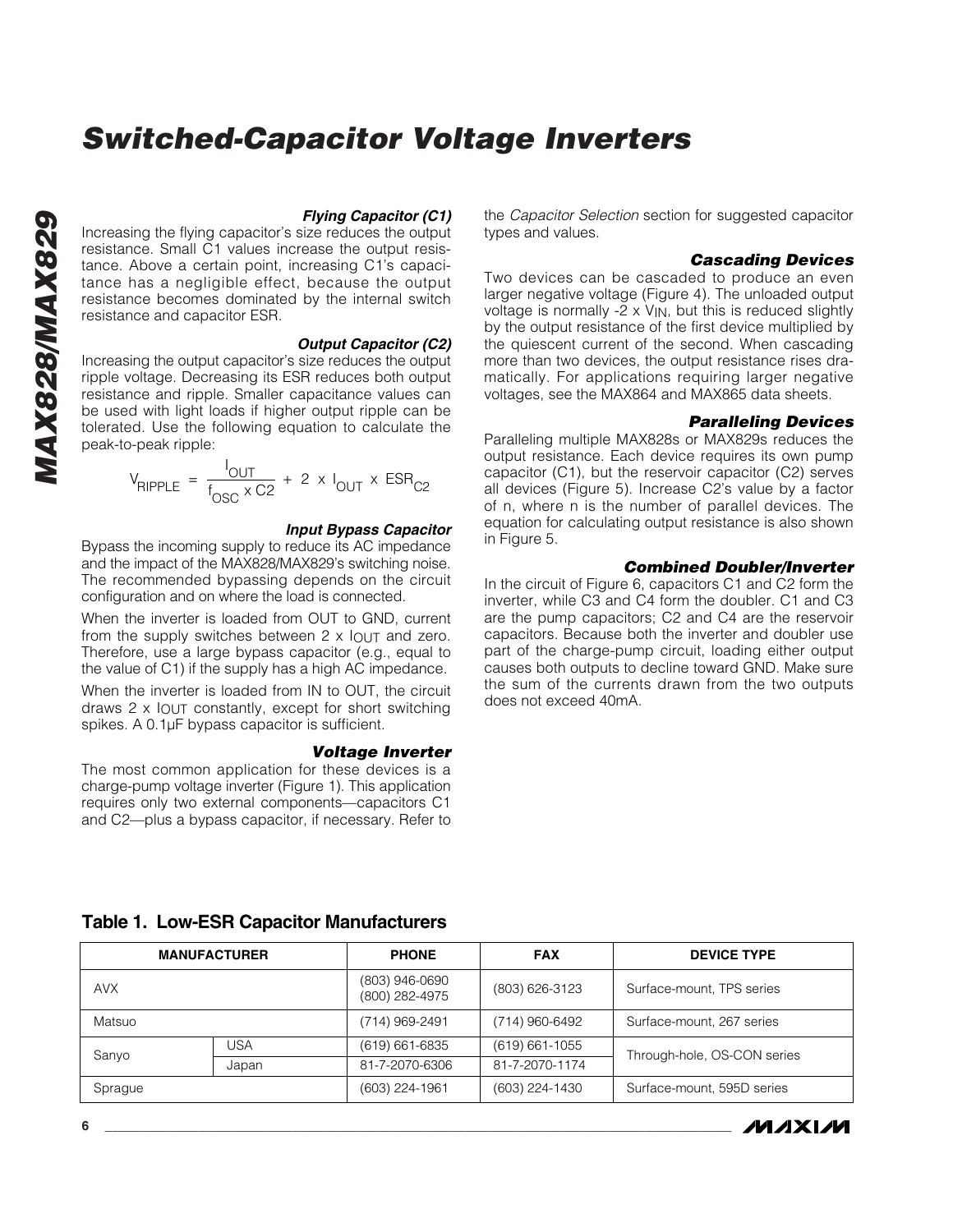

*Figure 4. Cascading MAX828s or MAX829s to Increase Output Voltage*



*Figure 6. Combined Doubler and Inverter*

#### *Heavy Output Current Loads*

When under heavy loads, where higher supply is sourcing current into OUT, the OUT supply must not be pulled above ground. Applications that sink heavy current into OUT require a Schottky diode (1N5817) between GND and OUT, with the anode connected to OUT (Figure 7).

#### *Layout and Grounding*

Good layout is important, primarily for good noise performance. To ensure good layout, mount all components as close together as possible, keep traces short to minimize parasitic inductance and capacitance, and use a ground plane.



*Figure 5. Paralleling MAX828s or MAX829s to Reduce Output Resistance*



*Figure 7. High V- Load Current*

## *Shutting Down the MAX828/MAX829*

For a similar device with logic-controlled shutdown, please refer to the MAX1719/MAX1720/MAX1721. To add manual shutdown control to the MAX828/MAX829, use the circuit in Figure 8. The output resistance of the MAX828/MAX829 will typically be  $20\Omega$  plus two times the output resistance of the buffer driving IN. The 0.1µF capacitor at the IN pin absorbs the transient input currents of the MAX828/MAX829.

The output resistance of the buffer driving the IN pin can be reduced by connecting multiple buffers in parallel. The polarity of the SHUTDOWN signal can also be changed by using a noninverting buffer to drive IN.



**\_\_\_\_\_\_\_\_\_\_\_\_\_\_\_\_\_\_\_\_\_\_\_\_\_\_\_\_\_\_\_\_\_\_\_\_\_\_\_\_\_\_\_\_\_\_\_\_\_\_\_\_\_\_\_\_\_\_\_\_\_\_\_\_\_\_\_\_\_\_\_\_\_\_\_\_\_\_\_\_\_\_\_\_\_\_\_ 7**

*MAX828/MAX829*

**228XAM/828XAW**